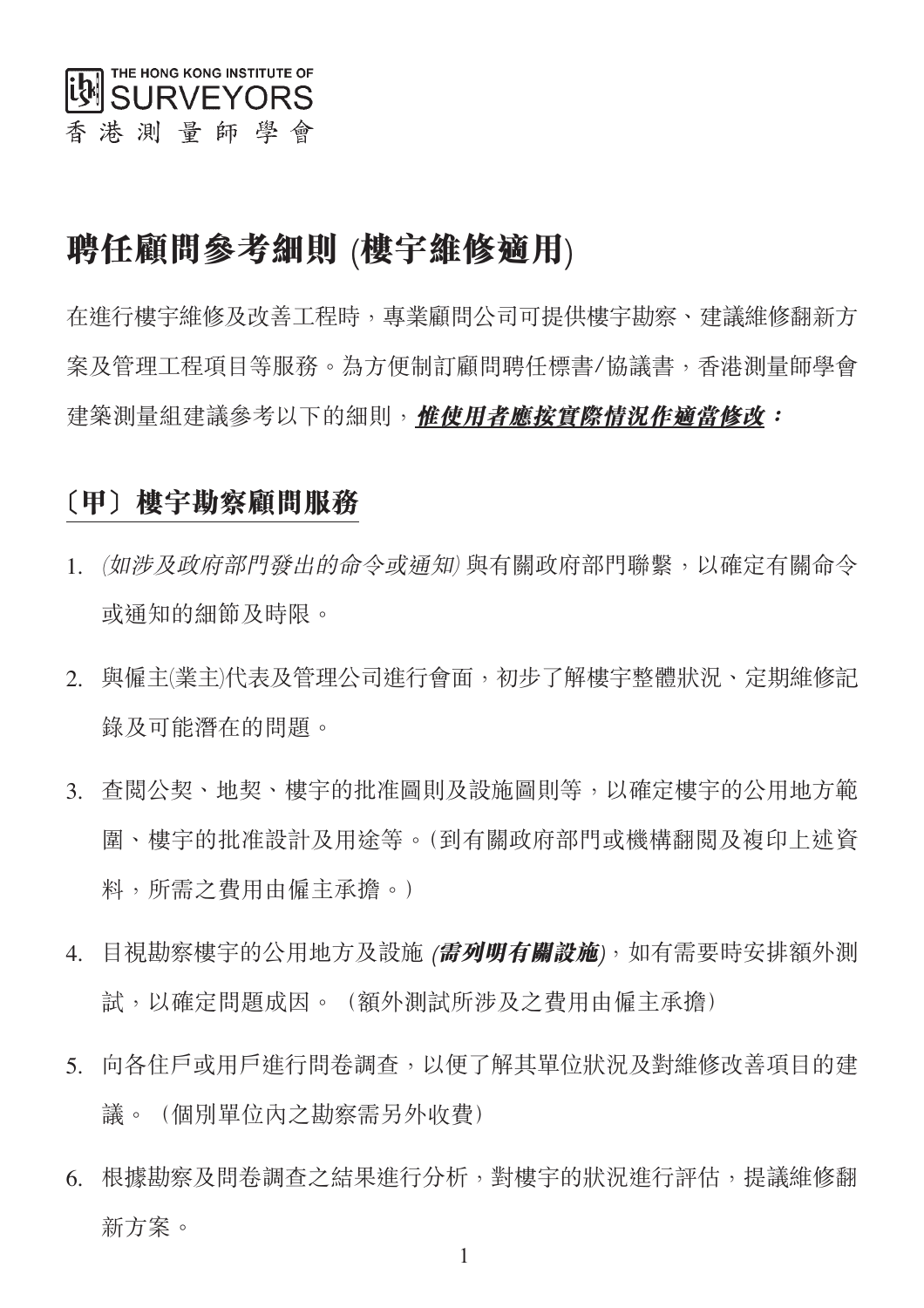- 7. 提供維修計劃建議書, 內容包括維修翻新項目清單、項目預算及初步時間 表。
- 出席有關業主會或管理委員會會議,向業主報告有關勘察結果及講解維修計 8. 劃建議書,以協助業主選擇及訂定最終維修翻新方案。

### **〔乙〕工程項目、招標及合約管理服務**

- 建議招標方案。編制工程招標文件及圖則,並安排招標事宜。  $1_{-}$
- 2. 進行回標分析,協助業主甄選工程承辦商,出席業主大會,講解工程範圍並 協助業主議決聘用合滴之承辦商。
- 3. 制訂工程合約及相關文件。
- (如滴用) 提供所需文件, 以協助業主向屋宇署、香港房屋協會或市區重建  $\overline{4}$ 局申請有關的資助、補助或貸款。
- 提供工程項目管理,監控工程以符合預算、施工時間表及質量標準。此項服  $5<sub>1</sub>$ 務包括工程期間由專業建築測量師作地盆巡查 (每星期 次) 及主持/統籌 工程進度會議。(上述地盆巡查次數,視乎工程規模及需要,由雙方協定。 提供駐場工程監督服務需另外收費。)
- 提供合約管理相關服務, 包括給予承辦商所需指示; 審閲後加工程及其費 6 用;審批工程費用及按合約簽發《放款證明書》。
- 7. 工程完成後安排質量驗收,簽發《竣工證明書》,並制定潰漏及跟進項目清 單。
- 8. 監控遺漏及跟進項目工程,於完成後簽發《遺漏及跟進項目竣工證明書》。

 $\overline{2}$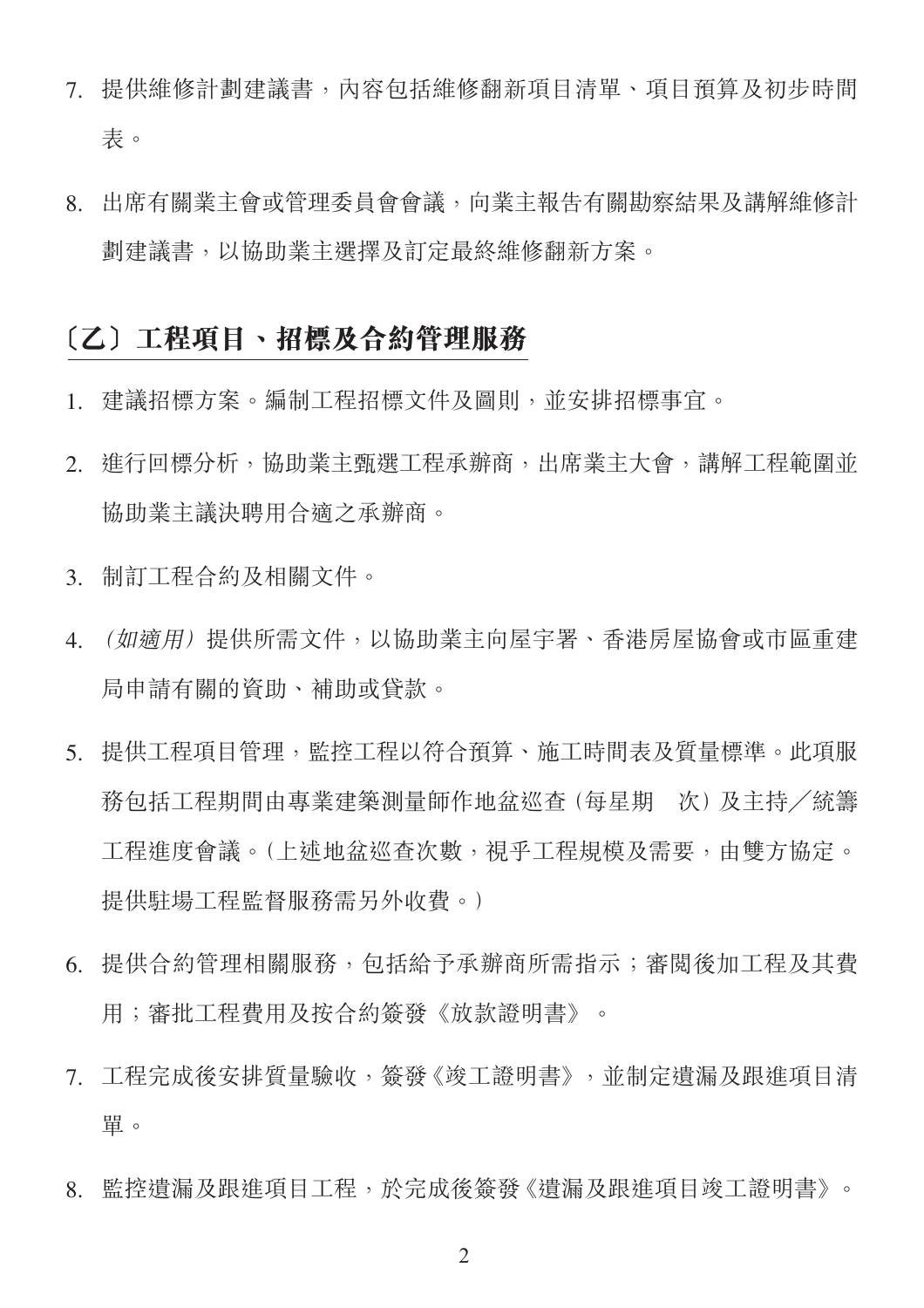- (如摘用) 聯繫有關政府部門,以達至解除有關命令或通知。 9.
- 10. 於保固期內, 跟淮及處理工程合約中的問題事項。

## 〔丙〕其他條款

如有關工程是因應政府部門發出的命令或通知而進行,而該命令或通知要求  $1<sub>1</sub>$ 業主委任認可人士時,業主則需考慮加入以下條款以確保有關工程將會由屋 宇署認可人士負責:-

"顧問公司需聘用及委派有滴常經驗之屋宇署認可人士負責本工程項目之 設計,施工監督、質量及安全監控、驗收及協調聯繫屋宇署或有關政府 部門以確認有關命今或涌知的要求已按規定完成。"

- 2. 為確保顧問公司可更獨立及公正地履行合約的職責,建議業主加入下述《防 止賄賂》及《申報利益》條款於聘用合約內:
	- a) 防止賄賂

顧問須禁止其參與本合約的董事、僱員、代理人及分判顧問公司提供、 索取或接受《防止賄賂條例》(香港法例第201章) 所定義的任何利益。 顧問亦須告誡其董事、僱員、代理人及分判顧問公司不得索取或接受任 何損害本合約公正性的接待、款待或利誘。 顧問須採取所有必要措施 (句括以紀律守則或合約條款形式),確保其董事、僱員、代理人及分判 顧問公司瞭解前述禁止條款,且不會在開展與本合約有關的業務時索取 或接受仟何利益及奢華的款待等。